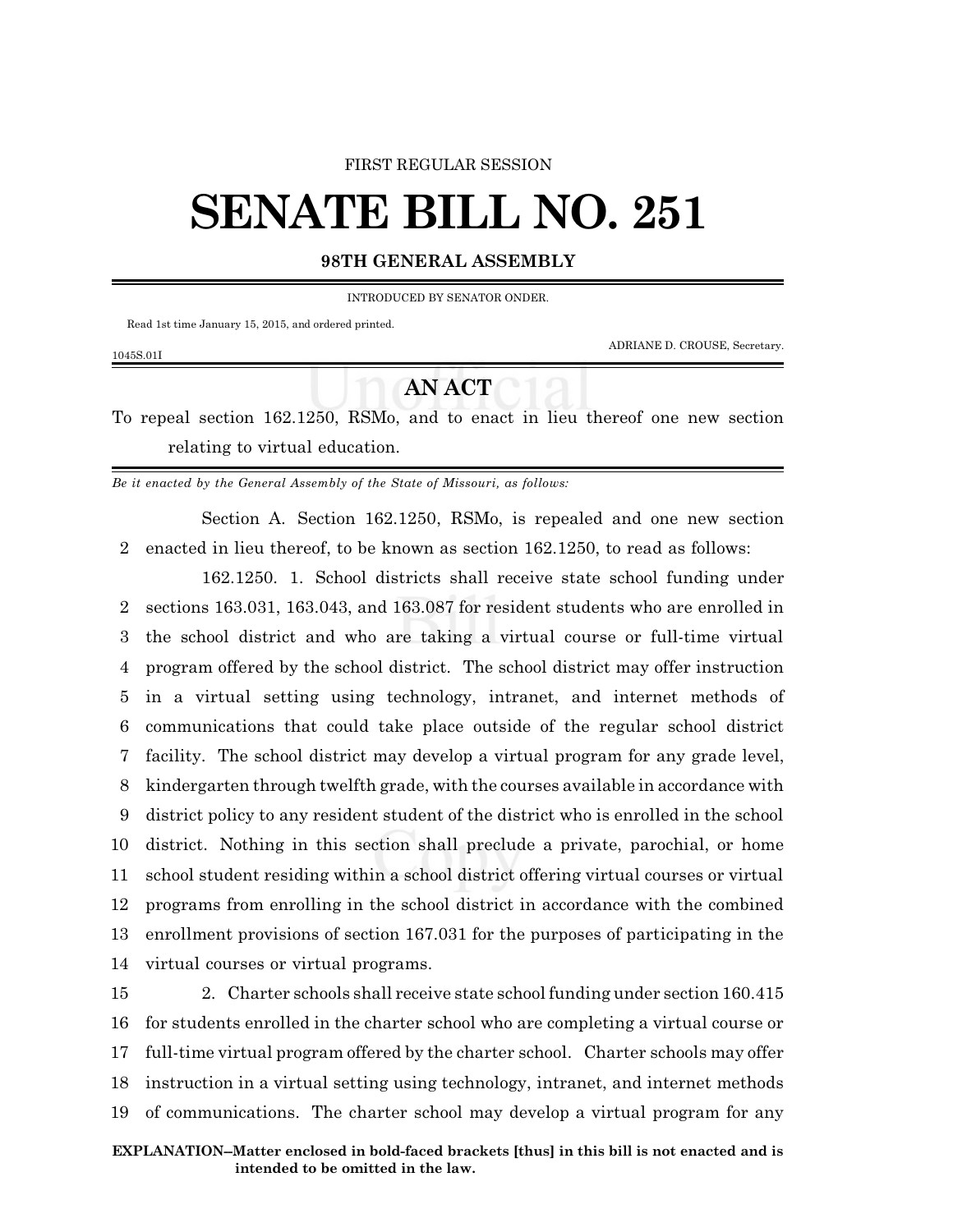enrolled in the charter school.

 3. For purposes of calculation and distribution of state school funding, attendance of a student enrolled in a district or charter school virtual class shall equal, upon course completion, ninety-four percent of the hours of attendance possible for such class delivered in the nonvirtual program in the student's resident district or charter school. Course completion shall be calculated in two increments, fifty percent completion and one hundred percent completion, based on the student's completion of defined assignments and assessments, with distribution of state funding to a school district or charter school at each increment equal to forty-seven percent of hours of attendance possible for such course delivered in the nonvirtual program in a student's school district of residence or charter school.

 4. **Any student who is a resident of this state may enroll in a school district other than his or her school district of residence or in a charter school for the purpose of attending virtual courses or programs. For purposes of this subsection, "virtual nonresident students" shall mean nonresident students who enroll in a school district or charter school for the purpose of attending virtual courses or programs. School districts or charter schools may enroll any virtual nonresident student. School districts and charter schools shall admit students under this subsection based on the time of submission of an application for enrollment until full capacity is reached. No student shall be admitted if admission of the student would cause the amount paid by the district of residence to exceed the aggregate amount paid to the district as provided in this subsection. A school district or charter school shall give a preference to a sibling of a student already enrolled. A student who enrolls in another school district or charter school under this subsection may remain enrolled in the virtual school until he or she has completed all grade levels offered or he or she withdraws from the school. For purposes of calculation and distribution of state school funding for virtual nonresident students, the virtual nonresident student shall be included in the average daily attendance of his or her school district of residence. The virtual nonresident student's district of residence shall pay the school district**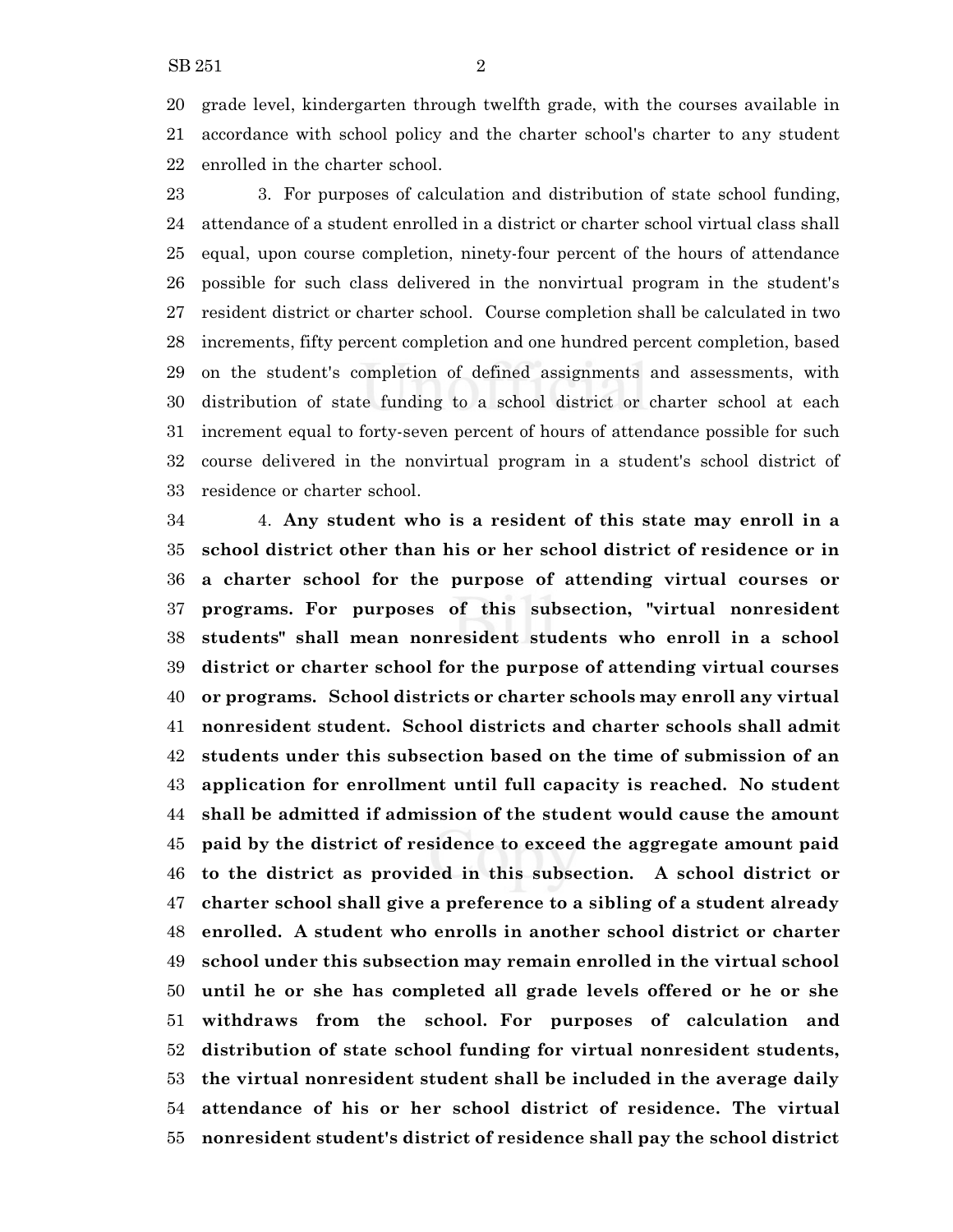**or charter school providing such virtual education an amount equal to seventy-two and one half percent of the previous year's statewide average current expenditure per average daily attendance, provided that the amount paid by any district shall not exceed the total amount due to the district under subsections 1 and 2 of section 163.031 and sections 163.043 and 163.087. Under no circumstances shall school districts or charter schools enroll or admit virtual nonresident students in excess of one and seventy-five hundredths percent of the total number of public and charter school students enrolled in this state as determined by the department of elementary and secondary education.**

 **5. In addition to those entities which may sponsor charter schools under section 160.400, any institution of higher education with its primary campus located in Missouri with an approved teacher education program may sponsor virtual charter schools. Virtual charter schools are charter schools and subject to all of the applicable provisions of sections 160.400 to 160.425 and this section. Virtual charter schools may only offer instruction in a virtual setting using technology, intranet, and internet methods of communication.**

 **6.** When courses are purchased from an outside vendor, the district or charter school shall ensure that they are aligned with the show-me curriculum standards and comply with state requirements for teacher certification. The state board of education reserves the right to request information and materials sufficient to evaluate the online course. Online classes should be considered like any other class offered by the school district or charter school.

 **[**5.**] 7.** Any school district or charter school that offers instruction in a virtual setting, develops a virtual course or courses, or develops a virtual program of instruction shall ensure that the following standards are satisfied:

 (1) The virtual course or virtual program utilizes appropriate content-specific tools and software;

 (2) Orientation training is available for teachers, instructors, and students as needed;

 (3) Privacy policies are stated and made available to teachers, instructors, and students;

 (4) Academic integrity and internet etiquette expectations regarding lesson activities, discussions, electronic communications, and plagiarism are stated to teachers, instructors, and students prior to the beginning of the virtual